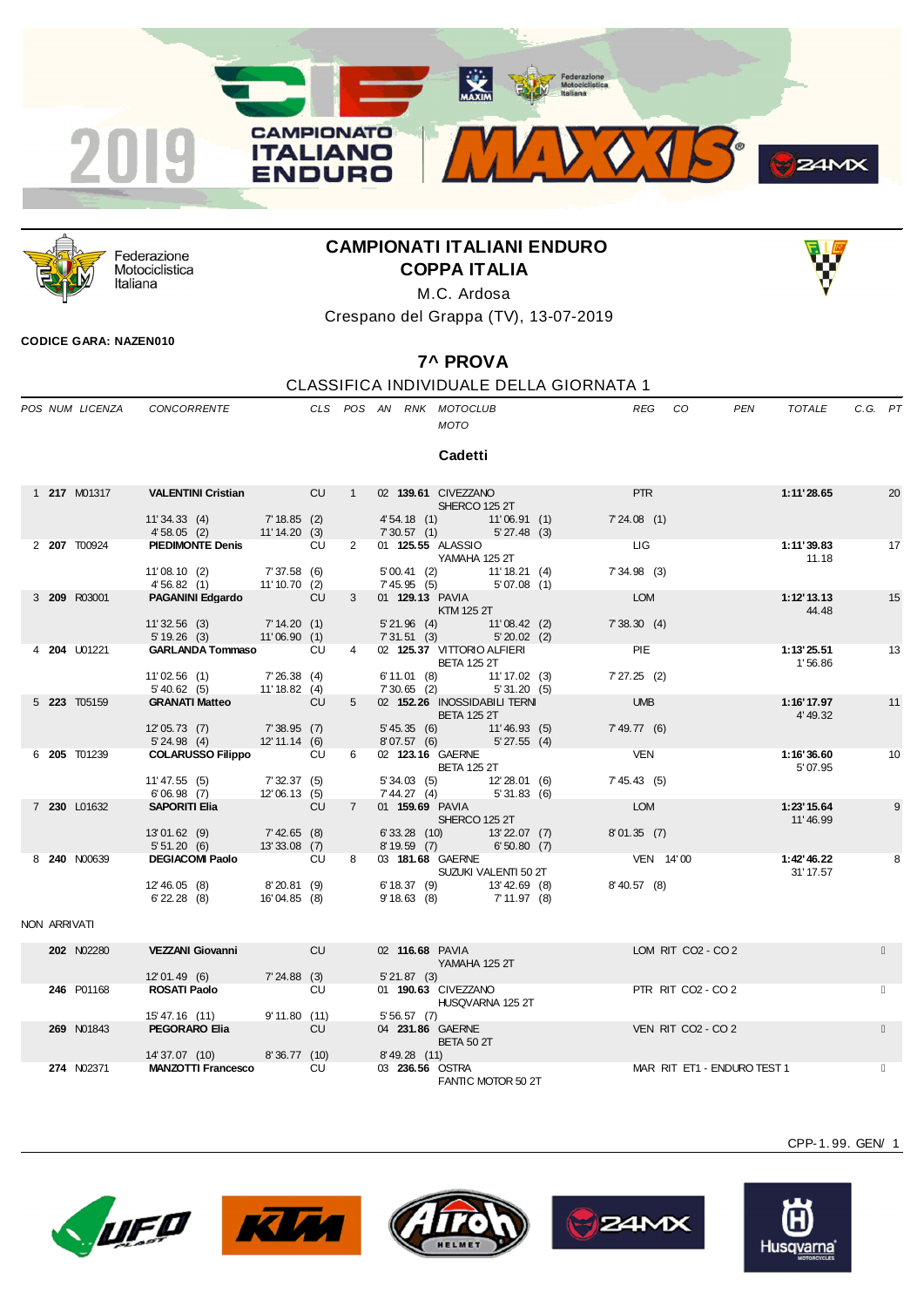

*POS NUM LICENZA CONCORRENTE CLS POS AN RNK MOTOCLUB REG CO PEN TOTALE C.G. PT MOTO*

#### **Junior**

|        |              | 1 226 T05065        | SIVILOTTI Lorenzo JU 1 98 154.57 TAGLIAMENTO                                                                                                                                                 |                  |  |            |                                                                   | <b>FVG</b>                  | 1:13'34.43                | 20 |
|--------|--------------|---------------------|----------------------------------------------------------------------------------------------------------------------------------------------------------------------------------------------|------------------|--|------------|-------------------------------------------------------------------|-----------------------------|---------------------------|----|
|        |              |                     | 11'33.11 (1) 7'29.33 (2) 5'05.02 (1) KTM 250 2T<br>5'05.02 (1) 5'19.73 (2) 11'55.45 (1) 7'41.84 (1) 5'19.73 (2) 11'55.45 (1) 7'41.84 (1)                                                     |                  |  |            |                                                                   | 7'26.69(1)                  |                           |    |
|        |              | 2 210 R00565        | MARENZI Sebastiano JU                                                                                                                                                                        |                  |  |            | 2 98 130.54 LAGO D'ISEO<br><b>KTM 250 4T</b>                      | LOM                         | 1:16'49.41 17<br>3' 14.98 |    |
|        |              |                     | 12'18.59 (4) 7'25.66 (1)<br>5'42.62 (4) 12'34.52 (4)                                                                                                                                         |                  |  |            | 5' 13.40 (2) 12' 11.65 (2)<br>7' 57.54 (3) 5' 46.67 (3)           | 7'38.76(2)                  |                           |    |
|        |              | 3 219 G07374        | CABINI Carlo Augusto JU                                                                                                                                                                      |                  |  |            | 3 98 144.28 FAST TEAM                                             | <b>LOM</b>                  | 1:17'01.13<br>3'26.70     | 15 |
|        |              |                     | HONDA 250 4T<br>11'49.32 (2) 7'38.90 (3) 5'19.27 (3) 13'06.79 (6)<br>5'08.83 (1) 12'29.82 (2) 7'55.55 (2) 5'38.66 (2)<br>COLLAVO Claudio JU 4 97 203.91 TEAM SPECIA                          |                  |  |            |                                                                   | 7'53.99(3)                  |                           |    |
|        |              | 4 <b>250</b> U01096 |                                                                                                                                                                                              |                  |  |            | HONDA 250 4T                                                      | <b>VEN</b>                  | 1:18'17.77<br>4' 43.34    | 13 |
|        |              |                     | 12' 17.81 (3) 7' 45.53 (4)<br>5' 40.37 (3) 12' 29.93 (3)<br><b>ROSSI Jacopo</b> JU 5                                                                                                         |                  |  |            | 5' 23.40 (4) 12' 27.09 (3)<br>$8'07.28$ (4) $5'57.89$ (4)         | 8'08.47(4)                  |                           |    |
|        |              | 5 237 Q02011        |                                                                                                                                                                                              |                  |  |            | 5 98 171.30 BERGAMO/SCUDERIA CASAZZA LOM<br><b>GAS GAS 250 2T</b> |                             | 1:22'47.73<br>9' 13.30    | 11 |
|        |              |                     | 13'18.23 (8) 8'06.37 (6)<br>13'18.23 (8) 8'06.37 (6) 6'07.42 (8) 12'50.58 (5)<br>5'53.23 (6) 13'43.87 (5) 8'27.87 (5) 6'08.06 (5)                                                            |                  |  |            |                                                                   | 8'12.10(5)                  |                           |    |
|        |              | 6 272 R01265        | <b>DI SALVO CERVI lacopo</b><br>13 09.11 (5) 8'09.84 (8) 6'39 254.89 VALLE STAFFORA<br>13 09.11 (5) 8'09.84 (8) 5'48.89 (7) 12'49.09 (4)<br>5'48.91 (5) 14'11.65 (7) 9'11.44 (6) 6'12.76 (6) |                  |  |            |                                                                   | LOM                         | 1:23'58.87<br>10'24.44    | 10 |
|        |              |                     |                                                                                                                                                                                              |                  |  |            |                                                                   | 8'37.18(9)                  |                           |    |
|        | NON ARRIVATI |                     |                                                                                                                                                                                              |                  |  |            |                                                                   |                             |                           |    |
|        |              | 215 R01400          | <b>CASELLI Alessio</b> JU                                                                                                                                                                    |                  |  |            | 98 138.37 RAGNI FABRIANO<br><b>BETA 300 2T</b>                    | MAR RIT CO2 - CO 2          |                           |    |
|        |              |                     | 13' 18.76 (9) 8' 13.41 (10)<br><b>BACCINO Nicolo'</b> 3U                                                                                                                                     |                  |  | 5'36.67(5) |                                                                   |                             |                           |    |
|        |              | 257 T05659          |                                                                                                                                                                                              |                  |  |            | 99 216.87 FUORINGIRO SAVONA<br><b>HUSQVARNA 250 4T</b>            | LIG RIT CT2 - CROSS TEST 2  |                           |    |
|        |              |                     | 14' 10.05 (13) 8' 43.19 (11)<br><b>FAVARO Daniel</b> JU                                                                                                                                      |                  |  |            | 7' 44.91 (13) 16' 45.26 (11)                                      |                             |                           |    |
|        |              | 260 V00869          | 23' 11.04 (14)                                                                                                                                                                               | <b>ULL STATE</b> |  |            | 96 229.85 LA MARCA TREVIGIANA<br>KTM 350 4T                       | VEN RIT CT1 - CROSS TEST 1  |                           |    |
|        |              | 273 S05017          |                                                                                                                                                                                              |                  |  |            | 00 259.41 PISTON ROVENTI<br>KTM 250 4T                            | VEN RIT CO4 - CO 4          |                           |    |
|        |              |                     | 13' 12.13 (7) 8' 11.75 (9)<br>6'39.26(8)                                                                                                                                                     |                  |  |            | 6' 55.44 (12) 14' 25.83 (10)                                      | 8'38.99 (10)                |                           |    |
|        |              | 281 V01569          | DALLA PALMA Michele JU                                                                                                                                                                       |                  |  |            | 00 373.98 CIVEZZANO<br><b>Example 25 KTM 300 2T</b>               | PTR RIT ET2 - ENDURO TEST 2 |                           |    |
|        |              |                     | 13'32.10 (12) 9'00.46 (13)                                                                                                                                                                   |                  |  |            | 6' 45.80 (10)                                                     |                             |                           |    |
|        |              | 295 R02220          | <b>DI MARTINO Nicolo XII ANDI JUNGARY DI MARTINO Nicolo</b>                                                                                                                                  |                  |  |            | 98 <b>263.80</b> PAVIA<br>KTM 300 2T                              | LOM RIT ET1 - ENDURO TEST 1 |                           |    |
| F.T.M. |              |                     |                                                                                                                                                                                              |                  |  |            |                                                                   |                             |                           |    |
|        |              | 243 R00871          | <b>BIANCHI Luca</b> JU                                                                                                                                                                       |                  |  |            | 98 184.57 GIALLO 23 YOUNG<br>TM3002T                              | LOM FTM ARR - ARRIVO        |                           |    |
|        |              |                     | 13'11.06 (6) 8'09.57 (7)<br>6'20.06 (7) 16'45.41 (9)                                                                                                                                         |                  |  |            | 5' 47.06 (6) 14' 20.27 (9)<br>9' 17.06 (7) 9' 51.55 (7)           | 8'25.11(6)                  |                           |    |
|        |              | 265 T01650          | BRESOLIN Cristian JU                                                                                                                                                                         |                  |  |            | 97 224.55 PISTON ROVENTI                                          | VEN FTM CO5 - CO5           |                           |    |

|            | 13'11.06 (6)                   | 8'09.57(7)                    | $5' 47.06$ (6) | 14'20.27 (9)  | 8'25.11(6)                                                                                         |  |
|------------|--------------------------------|-------------------------------|----------------|---------------|----------------------------------------------------------------------------------------------------|--|
|            |                                | 16'45.41 (9)                  | 9'17.06(7)     | 9'51.55(7)    |                                                                                                    |  |
| 265 T01650 | <b>BRESOLIN Cristian</b>       | JU                            |                |               | VEN FTM CO5 - CO5                                                                                  |  |
|            | 13'26.87 (11)<br>7' 34.72 (10) | 8'57.36 (12)<br>14' 10.09 (6) | 6'34.01(9)     | 13'22.55 (7)  | 8'32.15(8)                                                                                         |  |
| 266 S05578 | <b>SEGALLA Giacomo</b>         | JU                            |                |               | VEN FTM CO5 - CO5                                                                                  |  |
|            | 13'25.95 (10)<br>7'33.96(9)    | 8'05.51(5)<br>15'23.87 (8)    | $6'50.55$ (11) | 14' 12.46 (8) | 8'28.53(7)                                                                                         |  |
|            |                                | 6'20.06(7)                    |                |               | TM 300 2T<br>97 224.55 PISTON ROVENTI<br>KTM 350 4T<br>98 225.74 LA MARCA TREVIGIANA<br>KTM 350 4T |  |











CPP-1. 99. GEN/ 2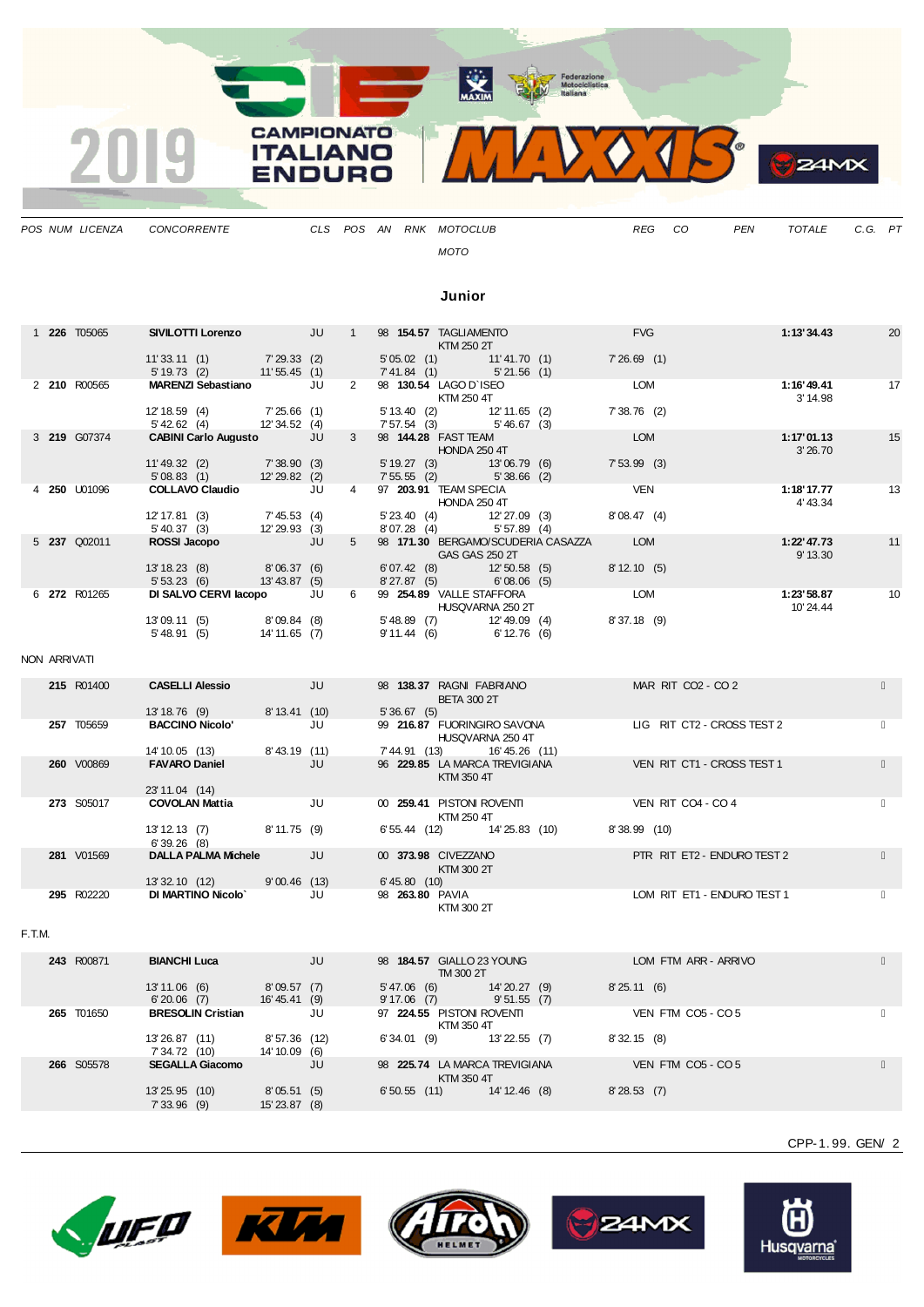

*POS NUM LICENZA CONCORRENTE CLS POS AN RNK MOTOCLUB REG CO PEN TOTALE C.G. PT MOTO*

#### **Senior**

|  | 1 201 G06836         | <b>GARNERO Stefano</b>                                                                                                                             | <b>SURFACE SURFACE</b>                                                                                                    |           |             | 1 93 91.18 VITTORIO ALFIERI                                  | <b>GAS GAS 300 2T</b>          |                                                         | PIE           | 10.00 | 1:04'19.12               | 20 |
|--|----------------------|----------------------------------------------------------------------------------------------------------------------------------------------------|---------------------------------------------------------------------------------------------------------------------------|-----------|-------------|--------------------------------------------------------------|--------------------------------|---------------------------------------------------------|---------------|-------|--------------------------|----|
|  |                      | 9'50.52(1)<br>4'33.50(1)                                                                                                                           | $6'51.72(1)$<br>$10'00.44(1)$                                                                                             |           |             |                                                              |                                | 4' 24.80 (1) 10' 00.43 (1)<br>6' 55.60 (1) 4' 32.69 (1) | 6'59.42(1)    |       |                          |    |
|  | 2 203 G02712         | LAZZARONI Nicola SU                                                                                                                                |                                                                                                                           |           |             | 2 90 120.28 BBM RACING<br>$F(0.471)$ $F(0.400)$ 4T           |                                |                                                         | LOM           |       | 1:11'21.67<br>7' 02.55   | 17 |
|  |                      | 11'08.92 (3)<br>$5'06.03$ (3) $7'19.90$ (3)<br>5'06.03 (2) $11'20$ compared to $11'20$ compared to $11'20$ compared to $1100$ M/s in $\frac{1}{2}$ |                                                                                                                           |           |             | 5' 04.71 (3) 11' 31.48 (3)<br>7' 23.86 (2) 5' 11.04 (2)      |                                |                                                         | 7'15.44(2)    |       |                          |    |
|  | 3 242 F01700         | <b>LUDI Walter</b>                                                                                                                                 |                                                                                                                           | <b>SU</b> |             | 3 85 183.33 ENDURO SANREMO                                   | <b>EXAMPLE THE BETA 250 2T</b> |                                                         | <b>LIG</b>    |       | 1:14'32.04<br>10' 12.92  | 15 |
|  |                      | 11'38.19(5)<br>5'25.21(5)                                                                                                                          | 7'47.65 (10)<br>11'47.79 (5)                                                                                              |           |             | 5' 22.04 (7) 11' 51.67 (5)<br>7' 47.72 (5) 5' 14.48 (3)      |                                |                                                         | 7'37.29(6)    |       |                          |    |
|  | 4 285 F00212         | <b>PAVAN Mirko</b>                                                                                                                                 |                                                                                                                           | SU        | $4 \quad$   | 85 146.57 RAZZA PIAVE<br><b>BETA 390 4T</b>                  |                                |                                                         | <b>VEN</b>    |       | 1:15' 42.30<br>11' 23.18 | 13 |
|  |                      | $5'$ 55.68 (9) $7'$ 29.32 (5)<br><b>FRANT</b><br>11'28.02 (4)                                                                                      |                                                                                                                           |           |             | 5'07.46 (4) 11'22.31 (2)<br>$7'42.26$ (3) $7'27.43$ (15)     |                                |                                                         | 7'30.46(4)    |       |                          |    |
|  | 5 206 M00814         | <b>FRANZI Ivan</b>                                                                                                                                 | <b>SURFACE SURFACE SURFACE SURFACE SURFACE SURFACE SURFACE SURFACE SURFACE SURFACE SURFACE SURFACE SURFACE SURFACE SU</b> |           |             | 5 94 125.42 INTIMIANO N. NOSEDA                              |                                |                                                         | LOM           |       | 1:16'35.29               | 11 |
|  |                      | 11'51.64 (7)                                                                                                                                       | 7'20.92(4)                                                                                                                |           |             |                                                              | <b>HUSQVARNA 250 4T</b>        |                                                         | 7'32.33(5)    |       | 12' 16.17                |    |
|  |                      | 5'19.76(3)                                                                                                                                         | 12'48.50 (8)                                                                                                              |           |             | 5' 17.11 (5) 12' 39.65 (11)<br>7' 44.76 (4) 6' 00.62 (9)     |                                |                                                         |               |       |                          |    |
|  | 6 216 S01080         | <b>MAGONI Robert</b>                                                                                                                               |                                                                                                                           | <b>SU</b> | 6           | <b>KTM 350 4T</b>                                            |                                | 89 139.49 BERGAMO/SC. PONTE NOSSA MC B LOM              |               |       | 1:17'05.64<br>12' 46.52  | 10 |
|  |                      | 11'50.94 (6)<br>$5'$ 22.58 (4) $7'$ 45.27 (9)<br>$5'$ 22.58 (4) $12'$ 57.74 (1)                                                                    | 12' 57.71 (11)                                                                                                            |           |             | 5'04.37 (2) 12'22.73 (9)<br>8'09.15 (9) 5'31.71 (4)          |                                |                                                         | 8'01.18 (12)  |       |                          |    |
|  | 7 239 U04682         | <b>LANZA Nicola</b>                                                                                                                                | <b>SURFACE SURFACE SURFACE SURFACE SURFACE SURFACE SURFACE SURFACE SURFACE SURFACE SURFACE SURFACE SU</b>                 |           |             | 7 92 <b>179.83</b> SEBINO<br>BETA 300 2T                     |                                |                                                         | <b>LOM</b>    |       | 1:18'31.95<br>14' 12.83  | 9  |
|  |                      | 12' 32.35 (10)                                                                                                                                     | 7'56.00(15)                                                                                                               |           |             | 5' 21.99 (6) 12' 17.71 (8)<br>8' 20.59 (10) 5' 45.29 (5)     |                                |                                                         | 7'58.54 (11)  |       |                          |    |
|  | 8 227 Q01057         | $5'32.03$ (6) $12'47.45$ (7)<br>CORRADO Andrea SU                                                                                                  |                                                                                                                           |           |             | 8 87 156.98 TRIESTE                                          |                                |                                                         | <b>FVG</b>    |       | 1:19'36.53               | 8  |
|  |                      |                                                                                                                                                    |                                                                                                                           |           |             | TMS002T                                                      |                                |                                                         | $7'47.68$ (8) |       | 15' 17.41                |    |
|  |                      | 12' 35.03 (11)<br>$5'34.01$ (7) $12'51.88$ (9)                                                                                                     | 7' 43.33(8)                                                                                                               |           |             | $6'12.85$ (15) $12'43.50$ (12)<br>8'06.51 (8) $6'01.74$ (10) |                                |                                                         |               |       |                          |    |
|  | 9 208 U03320         | TAGLIAPIETRA Filippo SU                                                                                                                            |                                                                                                                           |           | $9^{\circ}$ | 95 126.71 SALERNO<br>BETA 300 2T                             |                                |                                                         | CAM 3'00      |       | 1:21'00.43<br>16' 41.31  |    |
|  |                      | 12' 16.45 (8)<br>7'13.19 (17) 11'50.83 (6)                                                                                                         | 7'29.55 (6)                                                                                                               |           |             | 5' 31.22 (8) 12' 09.01 (6)<br>7' 51.06 (6) 5' 54.12 (8)      |                                |                                                         | 7'45.00(7)    |       |                          |    |
|  | 10 245 U00256        | <b>BALDUZZI Ivan</b>                                                                                                                               | <b>SU</b>                                                                                                                 |           |             |                                                              | <b>KTM 125 2T</b>              | 10 94 188.15 BERGAMO/SC. PONTE NOSSA MC B LOM           |               |       | 1:24'26.63               |    |
|  |                      | 14' 25.78 (16) 8' 22.06 (16)<br>6' 04.07 (11) 13' 32.89 (12)                                                                                       |                                                                                                                           |           |             | 5' 52.04 (12) 13' 27.78 (15)                                 |                                |                                                         | 8'23.92 (15)  |       | 20'07.51                 |    |
|  | 11 224 G01181        | <b>COMETTA Emanuele</b> SU                                                                                                                         |                                                                                                                           |           |             | $8'25.28$ (11) $5'52.81$ (7)<br>11 91 156.33 CEVA            |                                |                                                         | <b>PIE</b>    |       | 1:24'32.74               |    |
|  |                      |                                                                                                                                                    |                                                                                                                           |           |             |                                                              | <b>HONDA 250 4T</b>            |                                                         |               |       | 20' 13.62                |    |
|  |                      | 14' 35.39 (17)<br>6' 16.39 (14) 12' 54.10 (10)                                                                                                     | 7'52.51(13)                                                                                                               |           |             | 5' 42.35 (11) 12' 34.85 (10)<br>9' 07.91 (16) 7' 11.81 (12)  |                                |                                                         | 8' 17.43 (14) |       |                          |    |
|  | 12 232 V00867        | <b>BERGO Enrico</b>                                                                                                                                |                                                                                                                           | SU        |             | 12 92 174.03 LA MARCA TREVIGIANA                             | <b>KTM 350 4T</b>              |                                                         | VEN 2'00      |       | 1:24' 40.95<br>20'21.83  |    |
|  |                      | 13' 10.36 (12) 7' 30.41 (7)<br>5' 48.16 (8) 13' 47.06 (13)<br>5'48.16 (8)                                                                          | 13'47.06 (13)                                                                                                             |           |             | 5' 40.91 (10) 13' 10.20 (13)<br>8' 55.70 (15) 6' 49.74 (11)  |                                |                                                         | 7'48.41(9)    |       |                          |    |
|  | 13 <b>256</b> P00785 | <b>BENINI Stefano</b>                                                                                                                              | <b>SURFERENCE</b>                                                                                                         |           |             | 13 87 204.66 LA MARCA TREVIGIANA                             | SHERCO 250 2T                  |                                                         | <b>VEN</b>    |       | 1:25' 12.31<br>20'53.19  |    |
|  |                      | 13' 16.13 (13) 7' 53.95 (14)<br>5' 56.09 (10) 15' 05.20 (16)                                                                                       |                                                                                                                           |           |             | 5' 39.15 (9) 13' 11.36 (14)<br>8' 51.02 (13) 7' 13.48 (14)   |                                |                                                         | 8'05.93 (13)  |       |                          |    |
|  | 14 213 N01025        | <b>CAMPAGNOLO Elia</b> SU                                                                                                                          |                                                                                                                           |           |             | 14 94 134.60 RS 77                                           | HONDA 250 4T                   |                                                         | LOM 15'00     |       | 1:29'28.65               | 2  |
|  |                      | 10'47.82 (2)<br>$6'16.07$ (13) $7'19.45$ (2)<br><b>PASCALE</b>                                                                                     |                                                                                                                           |           |             | 5' 53.59 (14) 11' 37.01 (4)<br>8' 06.39 (7) 5' 50.31 (6)     |                                |                                                         | 725.89(3)     |       | 25'09.53                 |    |
|  | 15 <b>255</b> M01511 | <b>PASCALE Silvio</b>                                                                                                                              | <b>SU</b>                                                                                                                 |           |             | 15 93 204.04 TIGULLIO MOTOR CLUB                             |                                |                                                         | LIG 1'00      |       | 1:31'44.68               |    |
|  |                      |                                                                                                                                                    |                                                                                                                           |           |             |                                                              | <b>BETA 350 4T</b>             |                                                         |               |       | 27' 25.56                |    |
|  |                      | 16'05.29 (18)<br>6'05.25(12)                                                                                                                       | 8'25.18 (18)<br>14' 11.67 (14)                                                                                            |           |             | 6' 15.33 (16) 14' 15.84 (16)<br>8' 42.18 (12) 7' 34.77 (16)  |                                |                                                         | 9'09.17(17)   |       |                          |    |
|  |                      |                                                                                                                                                    |                                                                                                                           |           |             |                                                              |                                |                                                         |               |       |                          |    |

CPP-1. 99. GEN/ 3









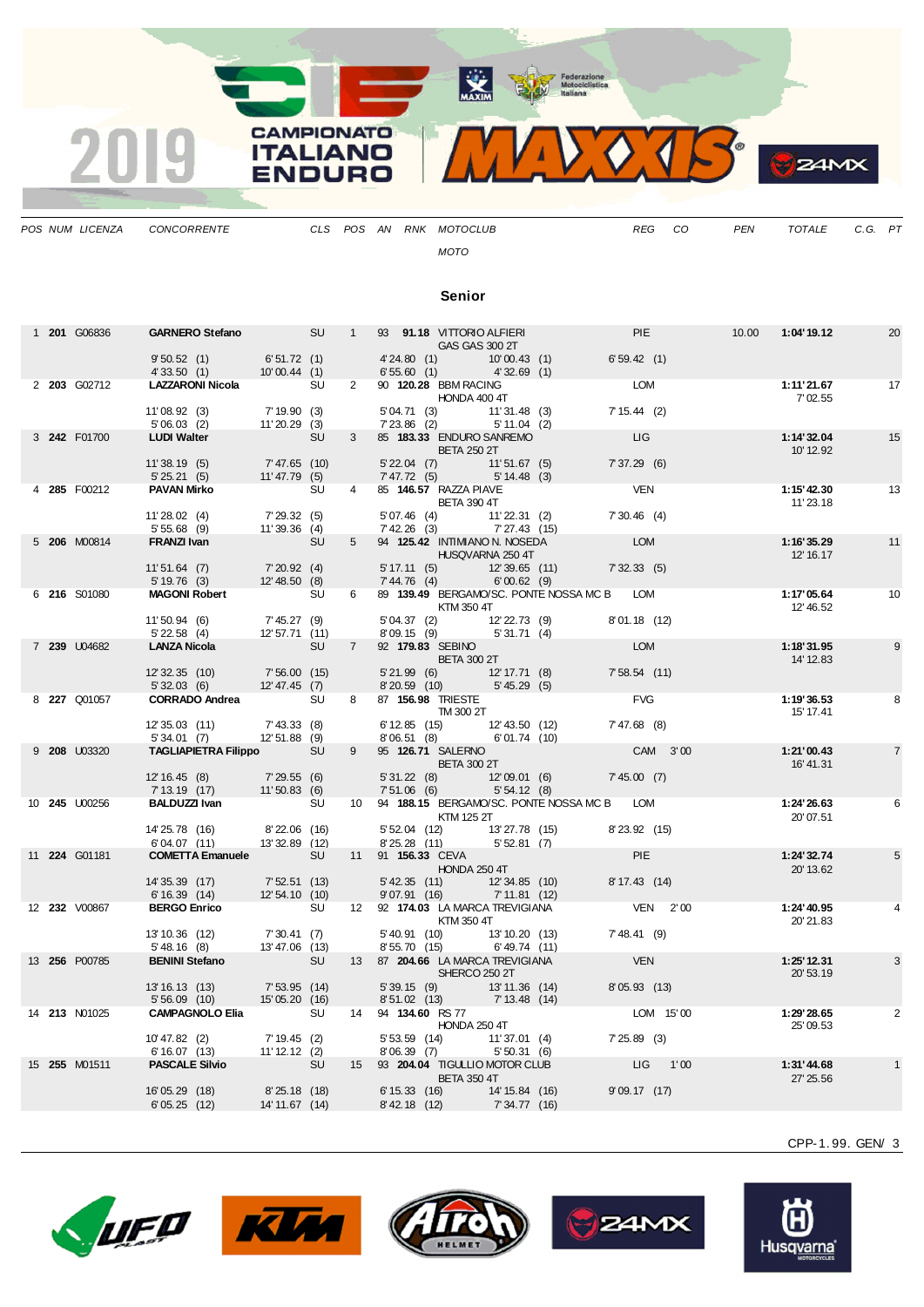

CAMPIONATO **ITALIANO** 

VOURC













CPP-1. 99. GEN/ 4

 $24MX$